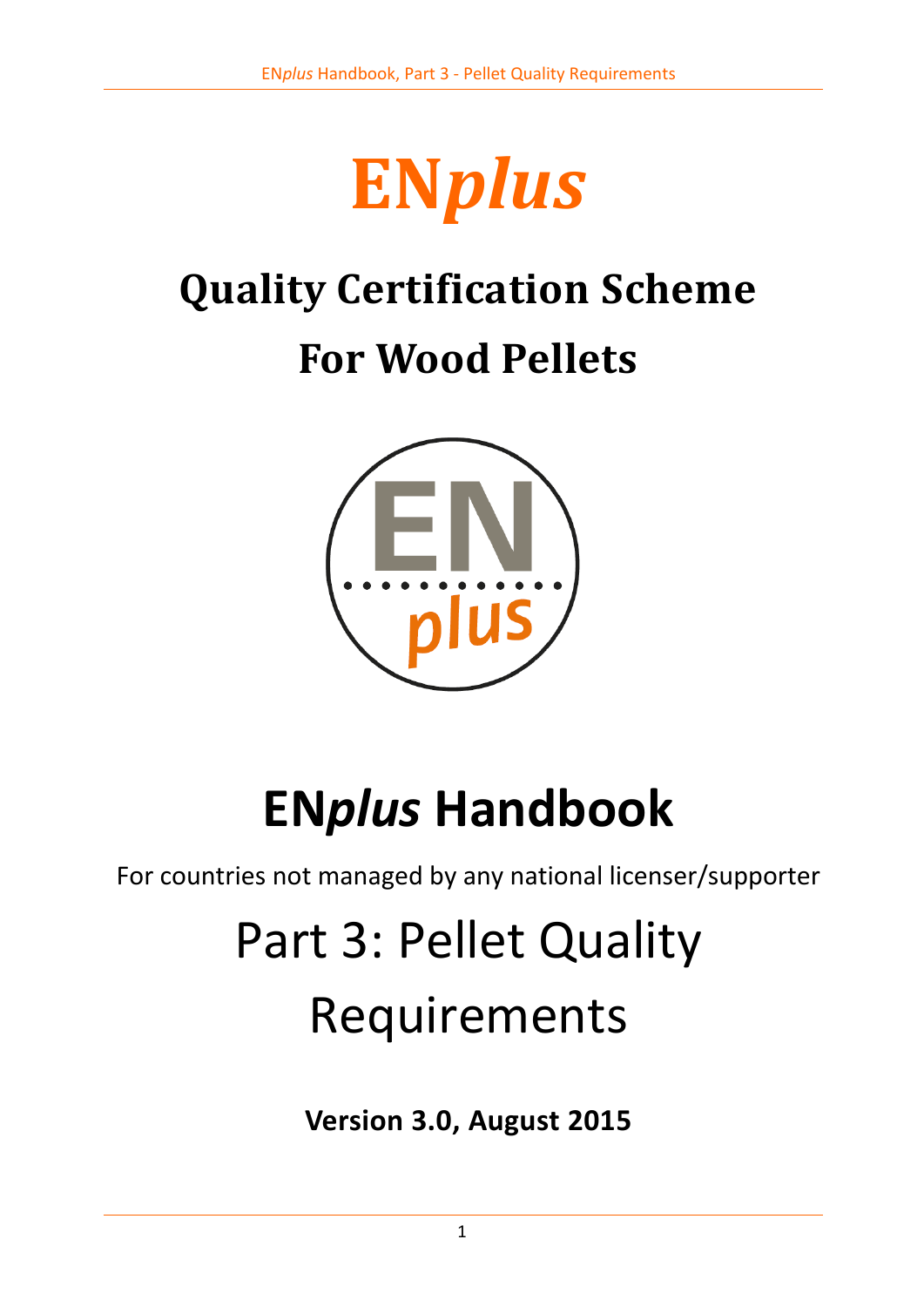# **Publisher and responsible Licenser:**

### **European Pellet Council (EPC)**

c/o AEBIOM - European Biomass Association Place du Champ de Mars 2 1050 Brussels, Belgium

Email: [enplus@pelletcouncil.eu](mailto:enplus@pelletcouncil.eu) Website: [www.enplus-pellets.eu](http://www.enplus-pellets.eu/)

# **This Handbook is only valid for countries not managed by any National Licenser/supporter.**

The European Pellet Council (EPC) is responsible for the implementation of EN*plus* and can grant *Certified Companies* the right to use the ENplus certification seals for all the countries that are not covered by any national pellet association. A list of these national pellet associations, either managing EN*plus* (National Licenser) or supporting the development of EN*plus* (National supporting association) in their respective countries, are listed on www.enplus-pellets.eu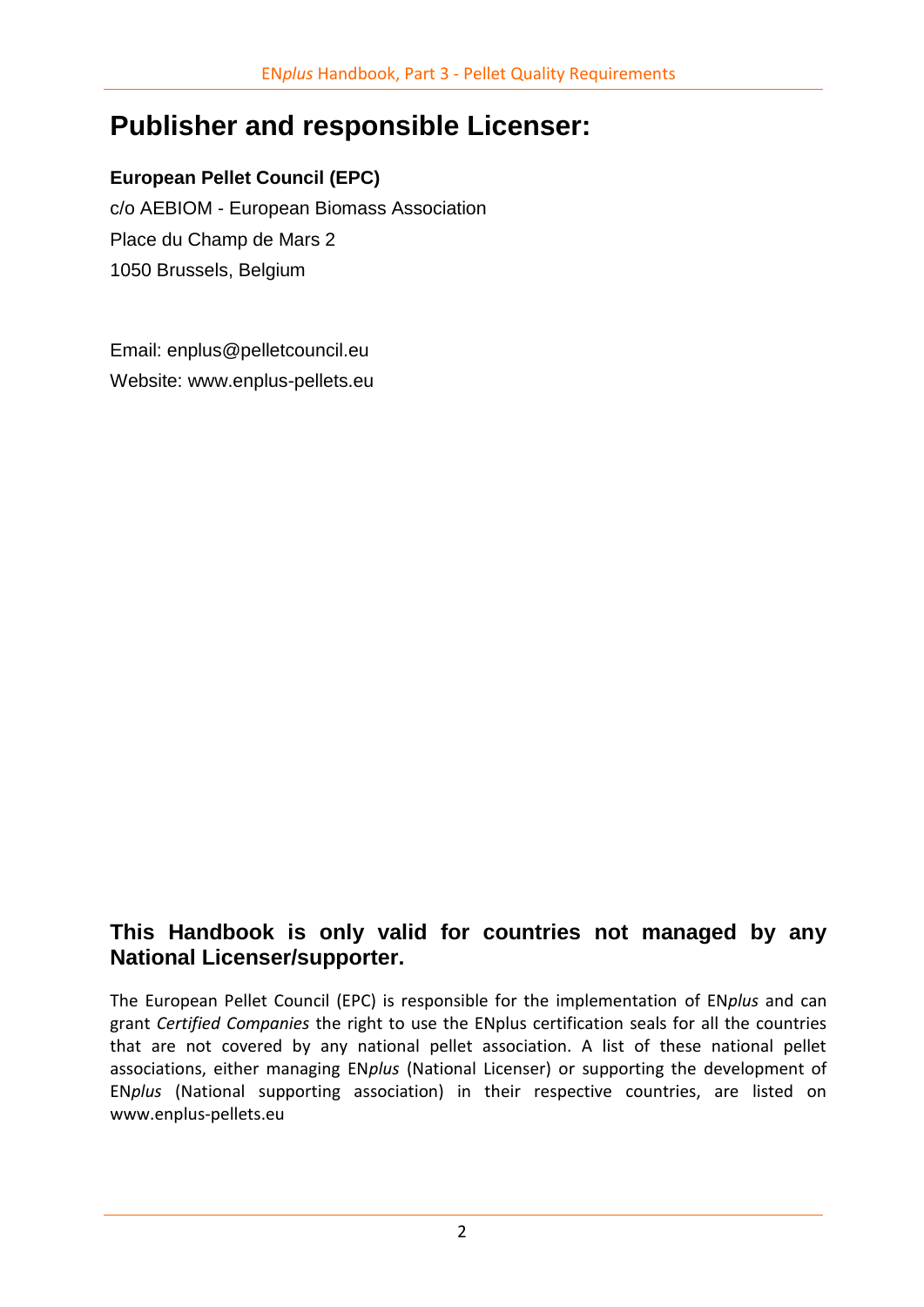# **PREFACE**

This document is part of the EN*plus Handbook, Version 3* defining the rules for the EN*plus* Quality Certification Scheme for Wood Pellets. The different parts of the handbook are:

- Part 1: General
- Part 2: Certification Procedure
- Part 3: Pellet Quality Requirements
- Part 4: Sustainability Requirements
- Part 5: Scheme Organisation
- Part 6: Schedule of Fees

The current versions of these parts are published on the international website of EN*plus* [www.enplus-pellets.eu].

General information about the scheme as well as a definition of terms and normative references can be found in Part 1 – General.

This document, part 3 (version 3.0) of the EN*plus* Handbook, contains information about the following topics:

- EN*plus* quality classes
- Requirements for wood raw materials
- Requirements for additives

*National Licensers* will publish national versions of the *Handbook*. *Certified companies* have to follow the rules of the *Handbook* issued by the *Competent Management*.

In case of any dispute about the regulation defined in the *Handbook*, the regulation of the Master-Handbook applies (exception: national regulation).

Terms written in italic characters are defined in the section "Definitions of terms" in part 1.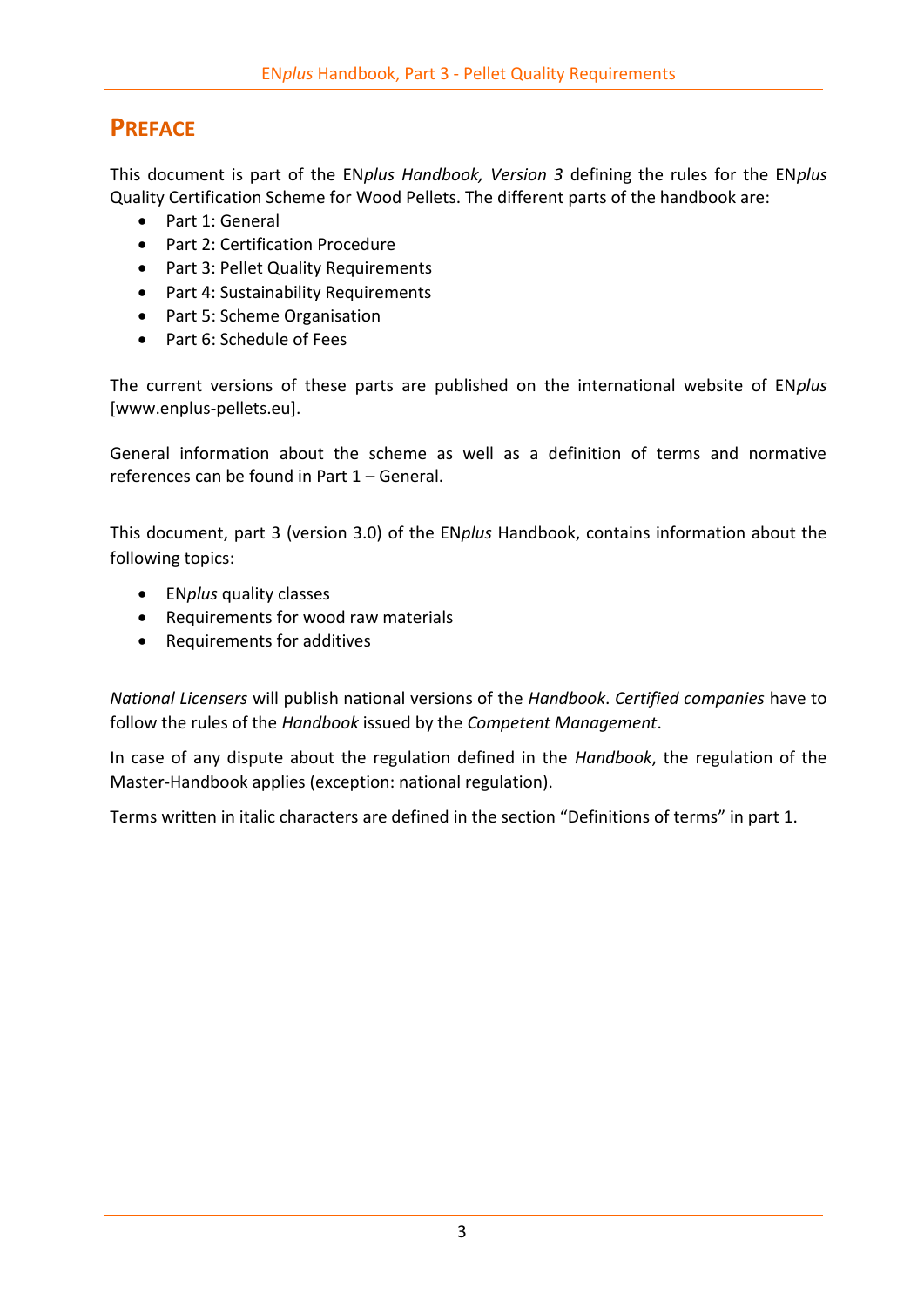## **CONTENT**

| $\mathbf{1}$ |  |
|--------------|--|
| $2^{\circ}$  |  |
| 3            |  |
| 4            |  |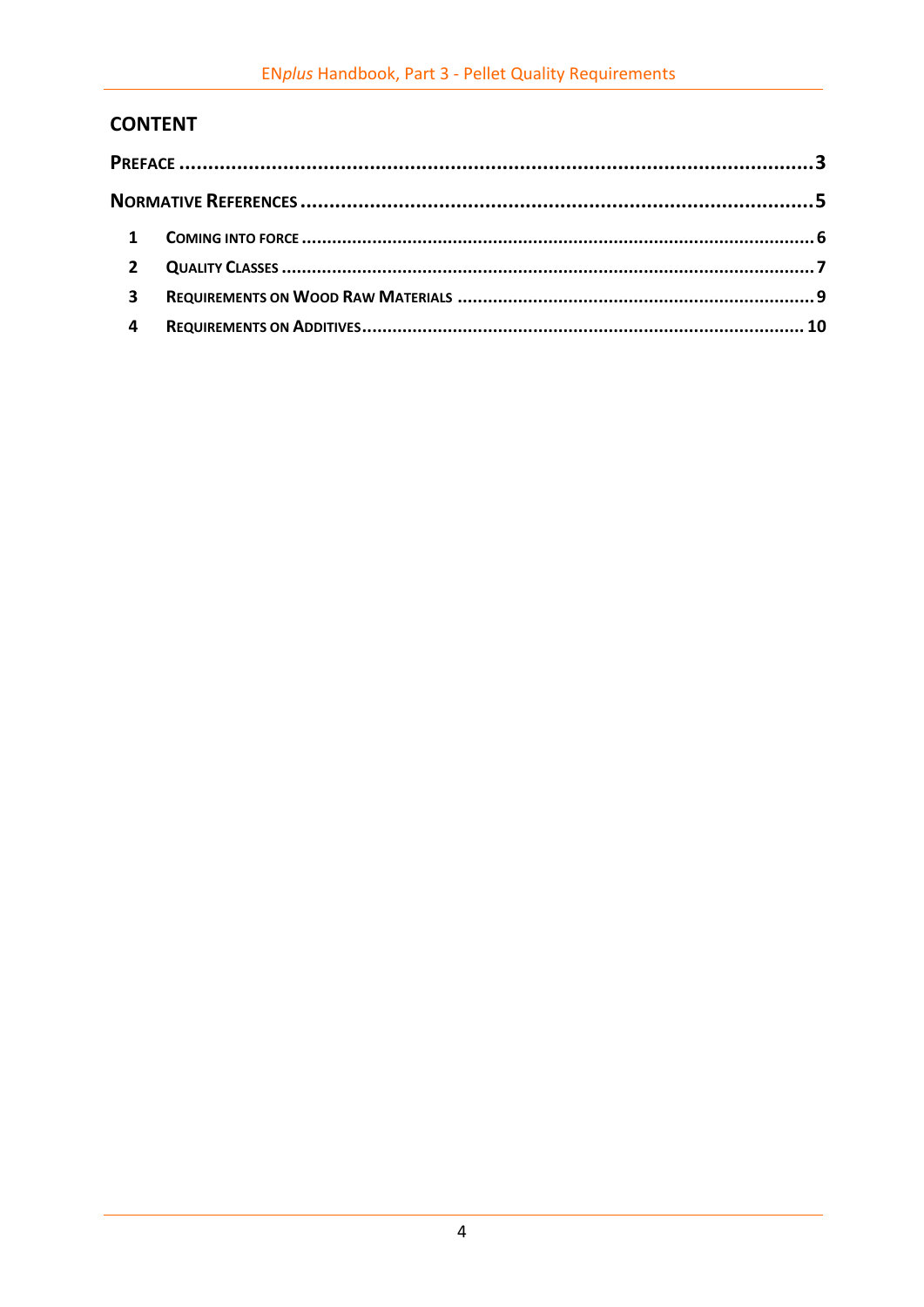## **NORMATIVE REFERENCES**

CEN/TC 15370-1: Solid biofuels - Method for the determination of ash melting behaviour - Part 1: Characteristic temperatures method

EN 14778: Solid biofuels - Sampling

EN 14961-2: Solid biofuels – Fuel specification and classes – Part 2: Wood pellets for nonindustrial use

ISO 16948: Solid biofuels - Determination of total content of carbon, hydrogen and nitrogen contents

ISO 16968: Solid biofuels - Determination of minor elements

ISO 16994: Solid biofuels - Determination of total content of sulphur and chlorine

ISO 17225-1: Solid biofuels - Fuel specifications and classes - Part 1: General requirements

ISO 17225-2: Solid biofuels - Fuel specifications and classes - Part 2: Graded wood pellets

ISO 17828: Solid biofuels - Determination of bulk density

ISO 17829: Solid Biofuels - Determination of length and diameter of pellets

ISO 17831-1: Solid biofuels - Determination of mechanical durability of pellets and briquettes - Part 1: Pellets

ISO 18122: Solid biofuels - Determination of ash content

ISO 18125: Solid biofuels - Determination of calorific value

ISO 18134: Solid biofuels - Determination of moisture content -

ISO 18846: Solid biofuels - Determination of fines content in quantities of pellets

**Note:** Until the ISO analysis standards are published, analyses shall be performed according to related CEN standards.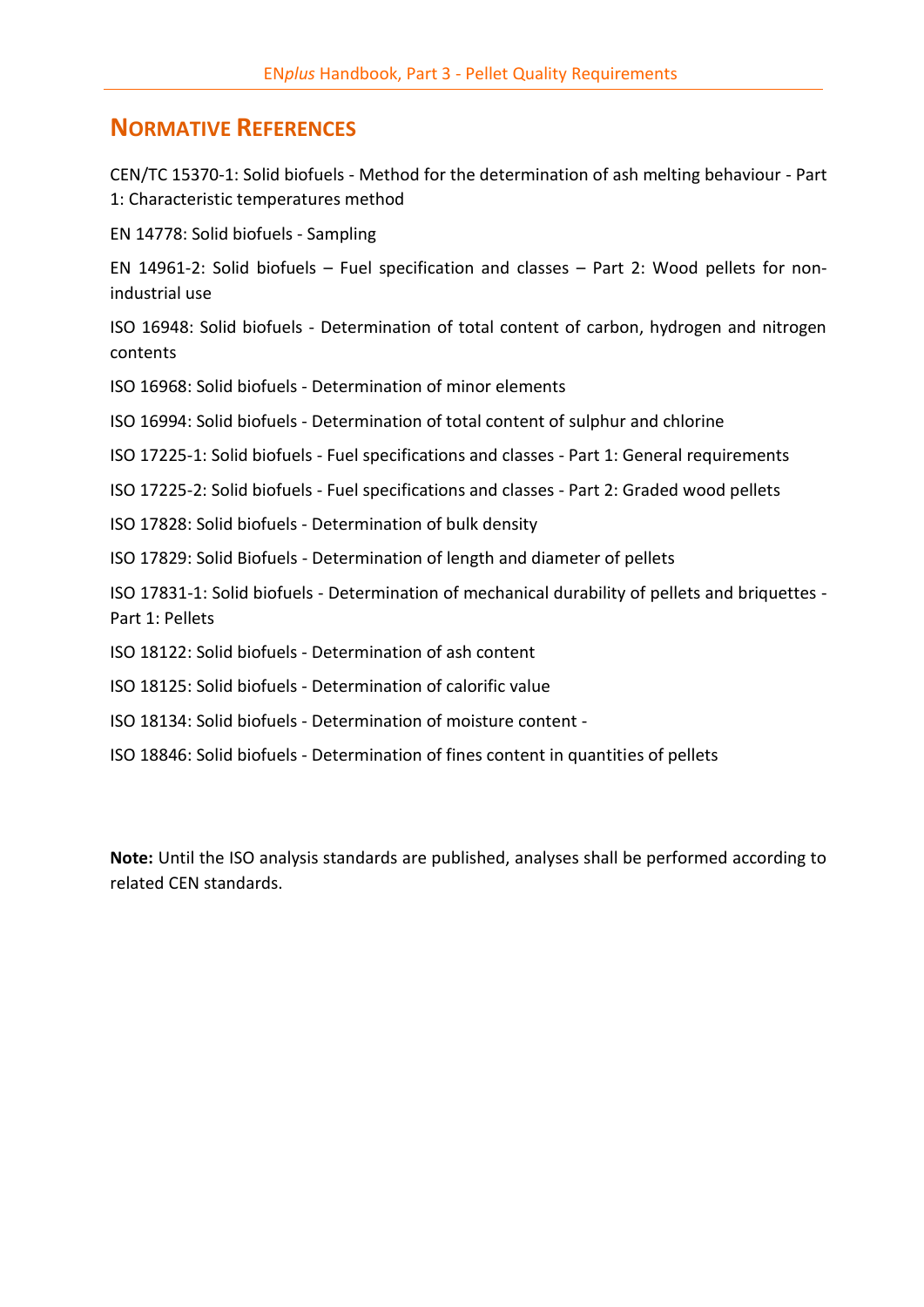### **1 COMING INTO FORCE**

The regulations defined in part 3 of the EN*plus Handbook*, version 3.0 will come into force with its publication on  $1<sup>st</sup>$  of August 2015.

Companies that are already certified at this point of time may continue to produce and trade pellets with the specifications defined in version 2.0 of the EN*plus Handbook* until 31<sup>st</sup> of December 2015, referring to the European standard EN 14961-2 in their delivery papers and on their bag design.

A longer transition period will be implemented for the use of the bag design and for the use of the previous *Certification Seal* on delivery notes, promotion material etc. (except trucks), this period ends on  $31<sup>st</sup>$  of July 2016.

Companies certified after  $31<sup>st</sup>$  of July 2015 shall comply with the requirements defined in this document, part 3 of the ENplus *Handbook, version* 3.

From 1st of January 2016 the *Inspection Bodies* and *Certification Bodies* will only check the compliance of companies with the requirements stated in this document, part 3 of the EN*plus Handbook*, version 3.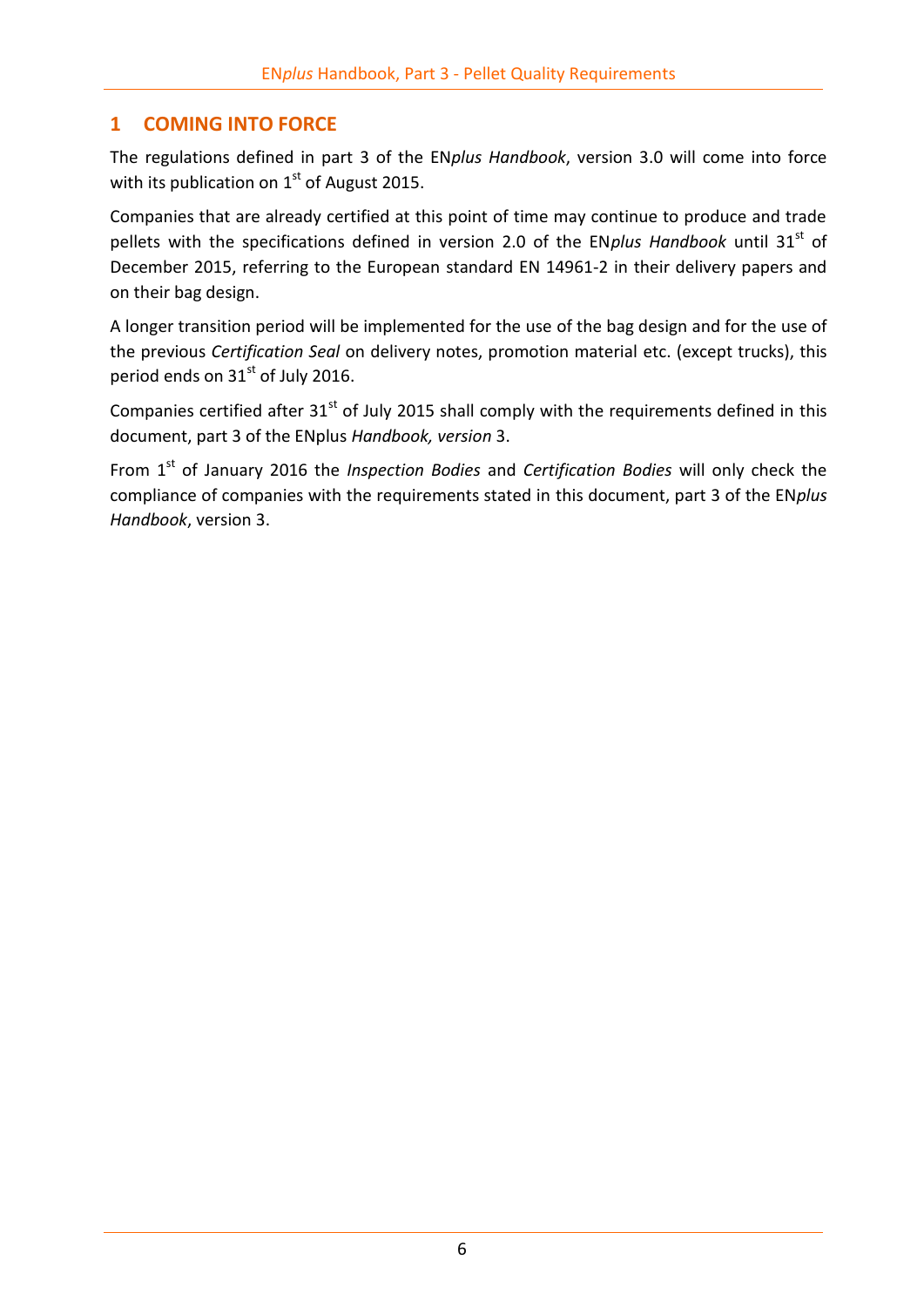#### **2 QUALITY CLASSES**

The EN*plus* certification scheme defines three pellet quality classes. They are based on the classes of ISO 17225-2 and are named:

- EN*plus* A1
- EN*plus* A2
- EN*plus* B

*[Table 1](#page-6-0)* provides an overview of pellet properties and the related threshold values.

| Property                                     | Unit                   | <b>ENplus A1</b>                          | <b>ENplus A2</b>         | <b>ENplus B</b> | <b>Testing</b><br>standard <sup>11)</sup> |
|----------------------------------------------|------------------------|-------------------------------------------|--------------------------|-----------------|-------------------------------------------|
| Diameter                                     | mm                     | $6 \pm 1$ or $8 \pm 1$                    |                          |                 | ISO 17829                                 |
| Length                                       | mm                     |                                           | $3,15 < L \leq 40^{4}$   |                 | ISO 17829                                 |
| Moisture                                     | $W-%^{2)}$             | $\leq 10$                                 |                          | ISO 18134       |                                           |
| Ash                                          | $w - %3)$              | $\leq 0.7$                                | $\leq 1.2$               | $\leq 2,0$      | ISO 18122                                 |
| <b>Mechanical Durability</b>                 | $w - % 2)$             | $\geq 98,0^{5}$                           | $\geq 97.5^{51}$         |                 | ISO 17831-1                               |
| Fines $(3,15 \text{ mm})$                    | $w - %30 = 80$         | $\leq$ 1,0 $^{6)}$ ( $\leq$ 0,5 $^{7)}$ ) |                          |                 | ISO 18846                                 |
| Temperature of pellets                       | $^{\circ}$ C           | $\leq 40^{8}$                             |                          |                 |                                           |
| Net Calorific Value                          | $kWh/kg$ <sup>2)</sup> | $\geq 4,6^{9}$                            |                          | ISO 18125       |                                           |
| <b>Bulk Density</b>                          | $kg/m^{32}$            | $600 \le BD \le 750$                      |                          | ISO 17828       |                                           |
| Additives                                    | $w - %30 = 80$         | $\leq 2$ <sup>10)</sup>                   |                          |                 |                                           |
| Nitrogen                                     | $w - %3)$              | $\leq 0.3$                                | $\leq 0.5$<br>$\leq 1,0$ |                 | ISO 16948                                 |
| Sulfur                                       | $w - %3)$              | $\leq 0.04$                               | $\leq 0.05$              |                 | ISO 16994                                 |
| Chlorine                                     | $w - %3)$              |                                           | $\leq 0.02$<br>≤0,03     |                 | ISO 16994                                 |
| Ash Deformation<br>Temperature <sup>1)</sup> | $^{\circ}$ C           | $\geq 1200$                               | $\geq 1100$              |                 | CEN/TC 15370-1                            |
| Arsenic                                      | $mg/kg^{3}$            | $\leq 1$                                  |                          | ISO 16968       |                                           |
| Cadmium                                      | $mg/kg$ <sup>3)</sup>  | $\leq 0.5$                                |                          |                 | ISO 16968                                 |
| $mg/kg$ <sup>3)</sup><br>Chromium            |                        | ≤10                                       |                          |                 | ISO 16968                                 |
| Copper                                       | $mg/kg$ <sup>3)</sup>  | ≤10                                       |                          | ISO 16968       |                                           |
| Lead                                         | $mg/kg$ <sup>3)</sup>  | ≤10                                       |                          | ISO 16968       |                                           |
| Mercury                                      | $mg/kg$ <sup>3)</sup>  | $\leq 0,1$                                |                          | ISO 16968       |                                           |
| Nickel                                       | $mg/kg$ <sup>3)</sup>  | ≤10                                       |                          | ISO 16968       |                                           |
| Zinc                                         | $mg/kg$ <sup>3)</sup>  | $≤100$                                    |                          | ISO 16968       |                                           |

<span id="page-6-0"></span>*Table 1: Threshold values of the most important pellet parameters.*

 $1)$  ash is produced at 815 °C

 $^{2)}$  as received

 $3)$  dry basis

 $4)$  a maximum of 1% of the pellets may be longer than 40mm, no pellets longer than 45mm are allowed.

 $5$ ) at the loading point of the transport unit (truck, vessel) at the production site

6) at factory gate or when loading truck for deliveries to end-users (*Part Load Delivery* and *Full Load Delivery*) 7) at factory gate, when filling pellet bags or sealed *Big Bags*.

8) at the last loading point for truck deliveries to end-users (*Part Load Delivery* and *Full Load Delivery*)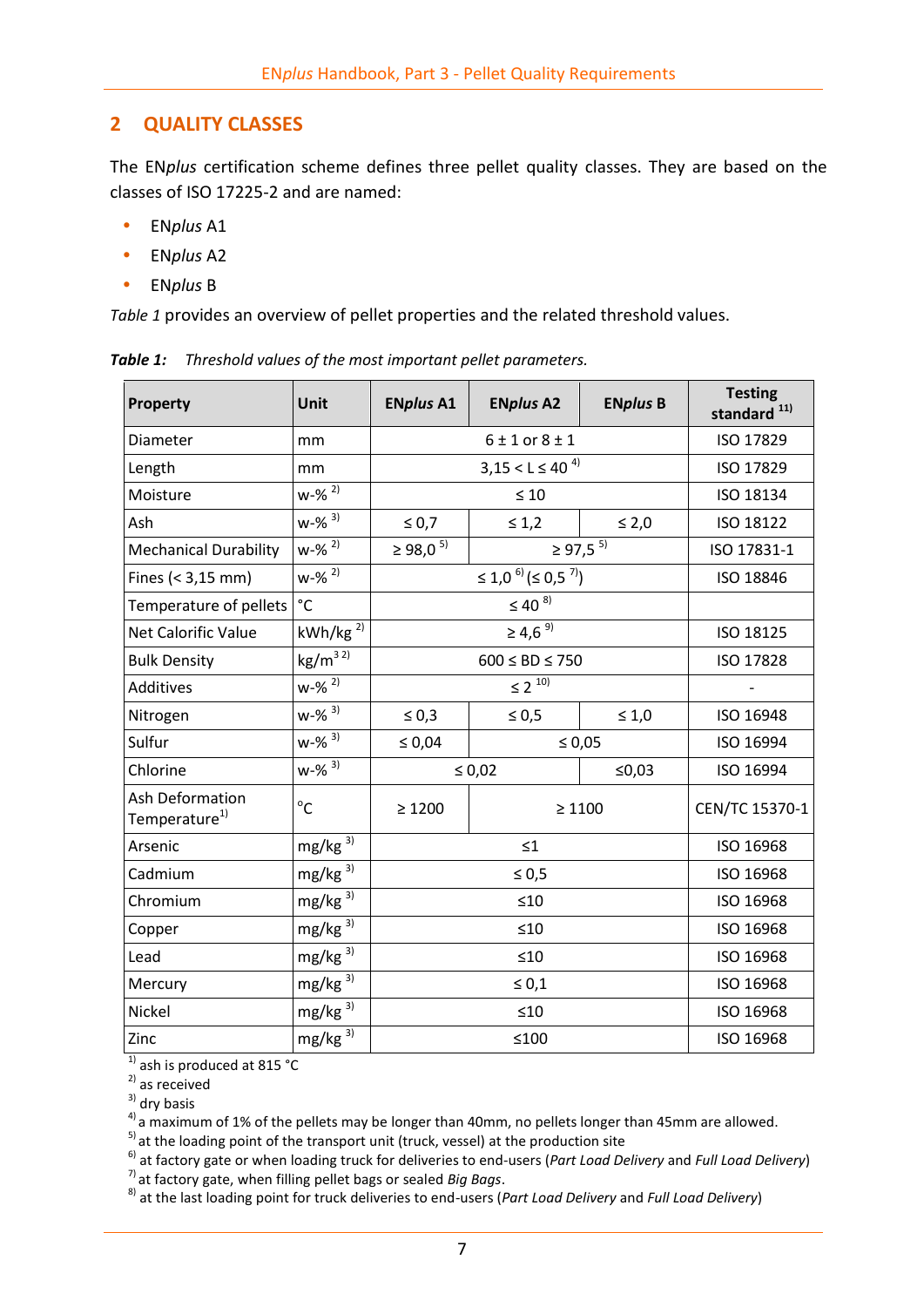$\frac{9}{9}$  equal ≥ 16,5 MJ/kg as received

10) the amount of additives in production shall be limited to 1,8 w-%, the amount of post-production additives (e.g. coating oils) shall be limited to 0,2 w-% of the pellets.

<sup>11)</sup> As long as the mentioned ISO standards are not published, analyses shall be performed according to related CEN standards

Measured data shall be displayed with the same number of decimals as stated in this *Handbook*.

The EN*plus* quality classes exceed the requirements of ISO 17225-2 on the following points:

- For EN*plus* A1, the mechanical durability shall be ≥ 98,0 w-%.
- For EN*plus* B, the mechanical durability shall be ≥ 97,5 w-%.
- Limit for the amount of fines in bags and sealed *Big Bags* 0,5 w-% at factory gate.
- Limit for the temperature of pellets at the loading point for end-user deliveries: 40 °C.
- Mandatory requirements on ash melting behaviour.
- The ash used for the measurement of the melting behaviour is produced at 815°C.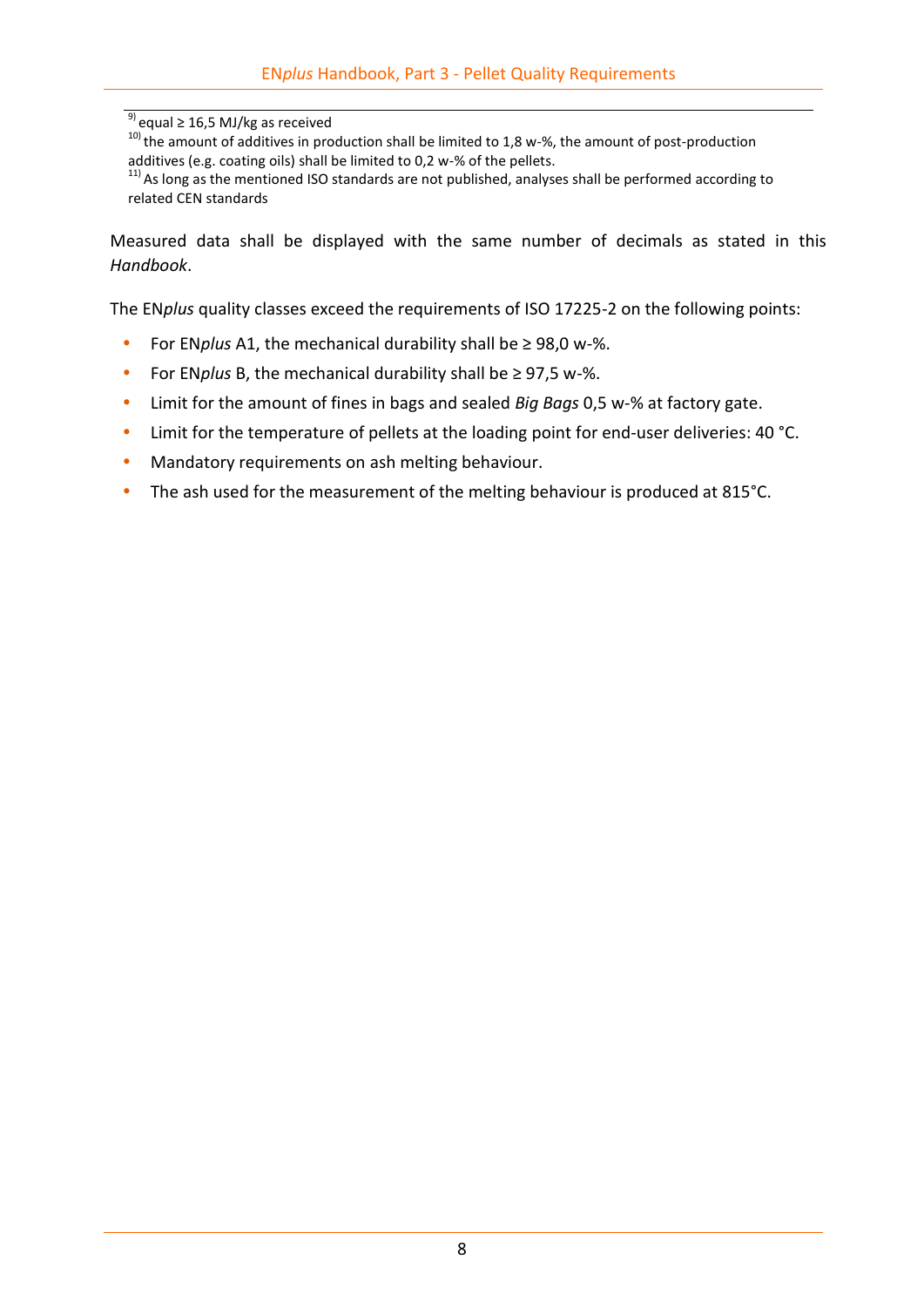#### **3 REQUIREMENTS ON WOOD RAW MATERIALS**

The types of wood indicated in *[Table 2](#page-8-0)* can be used according to the standard ISO 17225-2 as raw material for the production of wood pellets. The raw material assortments are defined in ISO 17225-1.

<span id="page-8-0"></span>

|  |  | Table 2: Wood types that are permitted to be used for wood pellet production |  |  |
|--|--|------------------------------------------------------------------------------|--|--|
|--|--|------------------------------------------------------------------------------|--|--|

| <b>ENplus A1</b> |                                                                                                        | <b>ENplus A2</b>                                                 |                                                                                       | <b>ENplus B</b>                                 |                                                                                                        |
|------------------|--------------------------------------------------------------------------------------------------------|------------------------------------------------------------------|---------------------------------------------------------------------------------------|-------------------------------------------------|--------------------------------------------------------------------------------------------------------|
|                  | 1.1.3 Stem wood $a^{(3)}$                                                                              | 1.1.1                                                            | Whole trees without<br>roots <sup>a)</sup>                                            | 1.1                                             | Forest, plantation and<br>other virgin wood <sup>a)</sup>                                              |
| 1.2.1            | Chemically untreated<br>by-products and<br>residues from the wood<br>processing industry <sup>b)</sup> | 1.1.3<br>1.1.4<br>1.2.1                                          | Stem wood <sup>a)</sup><br>Logging residues <sup>a)</sup><br>Chemically untreated by- | 1.2.1                                           | Chemically untreated<br>by-products and<br>residues from the wood<br>processing industry <sup>b)</sup> |
|                  |                                                                                                        | products and residues<br>from the wood<br>processing industry b) | 1.3.1                                                                                 | Chemically untreated<br>used wood <sup>c)</sup> |                                                                                                        |

a) Wood which was externally treated with wood preservatives against insect attack (e.g. lineatus), is not considered as chemically treated wood. If all chemical parameters of the pellets comply with the limits and/or concentrations are too small to be concerned with. b) Negligible levels of glue, grease and other timber production additives used in sawmills during production of timber and timber product from virgin wood are acceptable, if all chemical parameters of the pellets are clearly within the limits and/or concentrations are too small to be concerned with.

c) Demolition wood is excluded. Demolition wood is used wood coming from the demolition of buildings or civil engineering installations.

EN*plus* deviates from the standard ISO 17225-2; the use of demolition wood and of chemically treated wood is not allowed for any EN*plus* pellets.